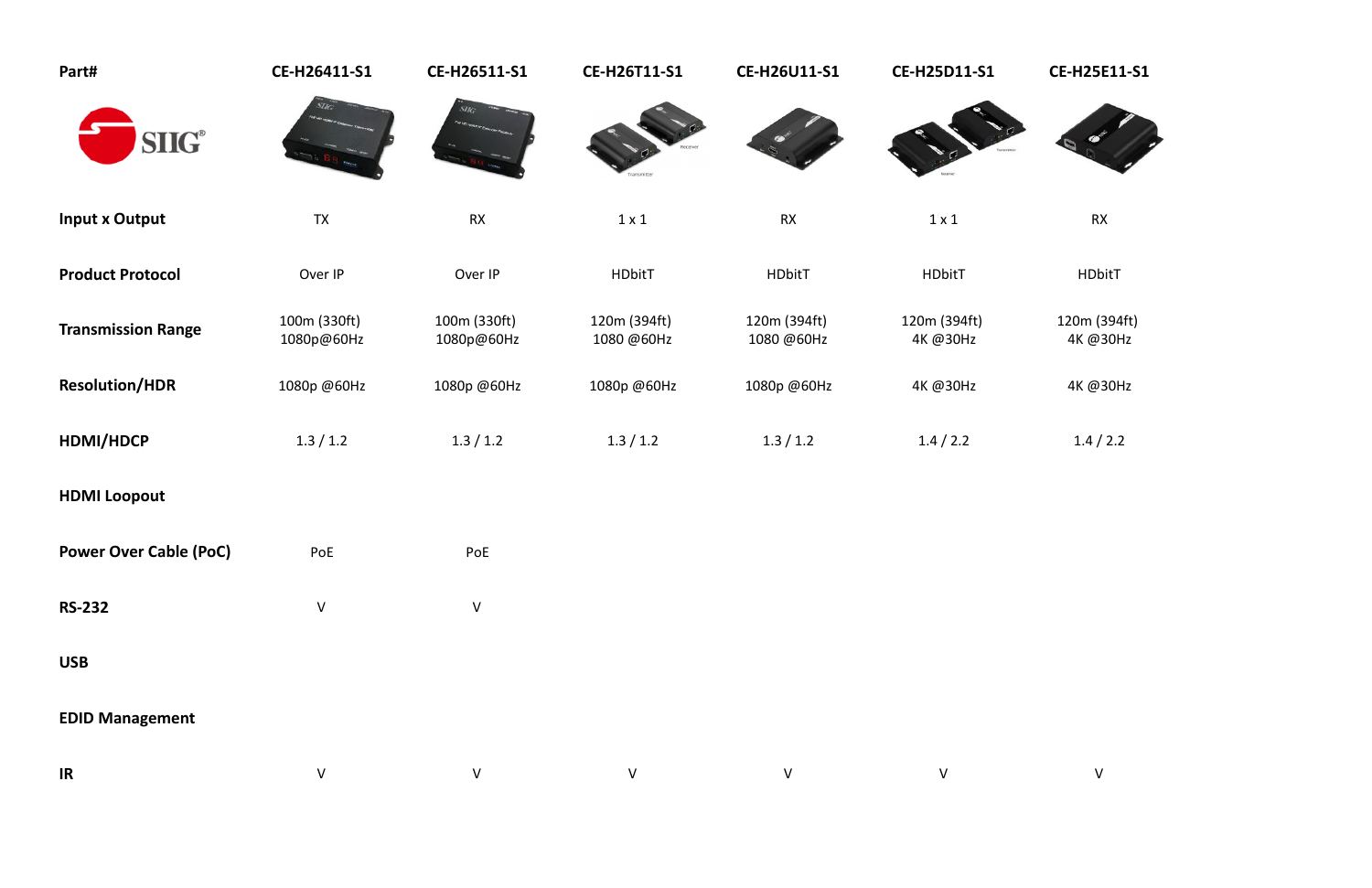| Part#                         | CE-H26411-S1 | CE-H26511-S1 | CE-H26T11-S1 | <b>CE-H26U11-S1</b> | <b>CE-H25D11-S1</b> | <b>CE-H25E11-S1</b> |
|-------------------------------|--------------|--------------|--------------|---------------------|---------------------|---------------------|
| Cascade                       | Many to Many | Many to Many | 1 to Many    | 1 to Many           | 1 to Many           | 1 to Many           |
| <b>Audio extractor</b>        |              |              |              |                     |                     |                     |
| <b>Support Network Switch</b> | $\vee$       | V            | $\vee$       | V                   | V                   | V                   |
| <b>COO</b>                    | China        | China        | China        | China               | China               | China               |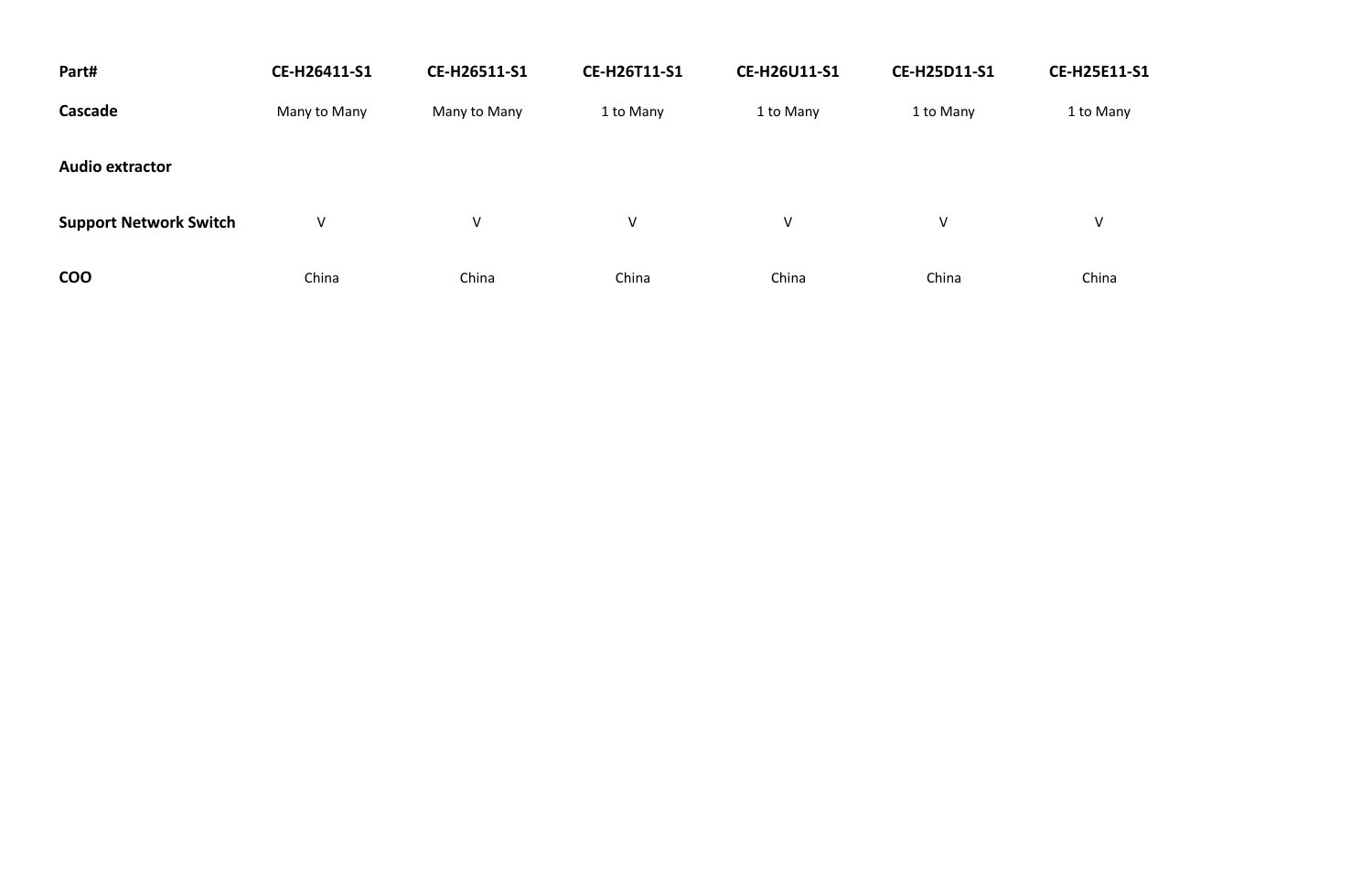# **CE-H24B11-S1 CE-H24V11-S1 CE-H24911-S1 CE-H24A11-S1 CE-H23A11-S2 CE-H23B11-S2**



| Part#                         | CE-H24B11-S1             | <b>CE-H24V11-S1</b>      | CE-H24911-S1             | <b>CE-H24A11-S1</b>      | <b>CE-H23A11-S2</b>         | <b>CE-H23B11</b>       |
|-------------------------------|--------------------------|--------------------------|--------------------------|--------------------------|-----------------------------|------------------------|
| <b>SIIG®</b>                  |                          |                          |                          |                          |                             | <b>CO SINCE</b>        |
| <b>Input x Output</b>         | $1 \times 1$             | <b>RX</b>                | $1 \times 1$             | <b>RX</b>                | $1 \times 1$                | <b>TX</b>              |
| <b>Product Protocol</b>       | <b>HDbitT</b>            | HDbitT                   | <b>HDbitT</b>            | HDbitT                   | <b>HDbitT</b>               | <b>HDbitT</b>          |
| <b>Transmission Range</b>     | 120m (394ft)<br>4K @30Hz | 120m (394ft)<br>4K @30Hz | 120m (394ft)<br>4K @60Hz | 120m (394ft)<br>4K @60Hz | 120m (394ft)<br>1080p @60Hz | 120m (394<br>1080p @60 |
| <b>Resolution/HDR</b>         | 4K @30Hz                 | 4K @30Hz                 | 4K @60Hz                 | 4K @60Hz                 | 1080p @60Hz                 | 1080p @60              |
| HDMI/HDCP                     | 1.4 / 2.2                | 1.4 / 2.2                | 1.4 / 2.2                | 1.4 / 2.2                | 1.3 / 1.4                   | 1.3 / 1.4              |
| <b>HDMI Loopout</b>           | $\sf V$                  | $\sf V$                  |                          |                          | $\mathsf V$                 | $\mathsf{V}$           |
| <b>Power Over Cable (PoC)</b> |                          |                          |                          |                          |                             |                        |
| <b>RS-232</b>                 |                          |                          |                          |                          | $\sf V$                     | $\vee$                 |
| <b>USB</b>                    |                          |                          |                          |                          |                             |                        |
| <b>EDID Management</b>        |                          |                          |                          |                          |                             |                        |
| IR                            | $\sf V$                  | $\vee$                   | $\vee$                   | $\vee$                   | V                           | $\vee$                 |

## 120m (394ft) 1080p @60Hz

## 4K @30Hz 4K @30Hz 4K @60Hz 4K @60Hz 1080p @60Hz 1080p @60Hz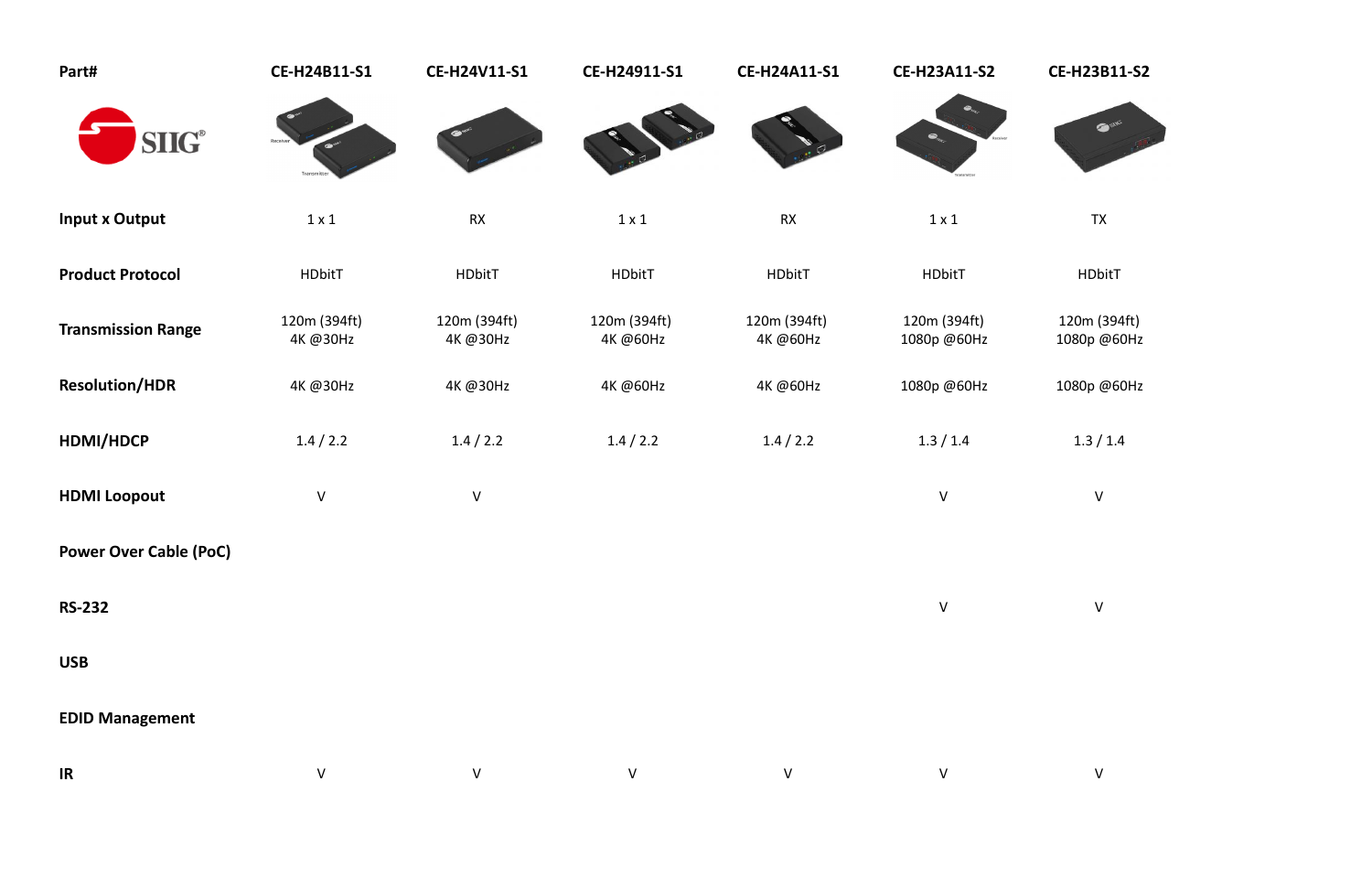| Part#                         | CE-H24B11-S1 | <b>CE-H24V11-S1</b> | CE-H24911-S1 | <b>CE-H24A11-S1</b> | <b>CE-H23A11-S2</b> | <b>CE-H23B11-S2</b> |
|-------------------------------|--------------|---------------------|--------------|---------------------|---------------------|---------------------|
| Cascade                       | 1 to Many    | 1 to Many           | 1 to Many    | 1 to Many           | Many to Many        | Many to Many        |
| <b>Audio extractor</b>        |              |                     |              |                     |                     |                     |
| <b>Support Network Switch</b> | $\vee$       | V                   | $\vee$       | V                   | $\vee$              | V                   |
| <b>COO</b>                    | China        | China               | China        | China               | China               | China               |

# Many to Many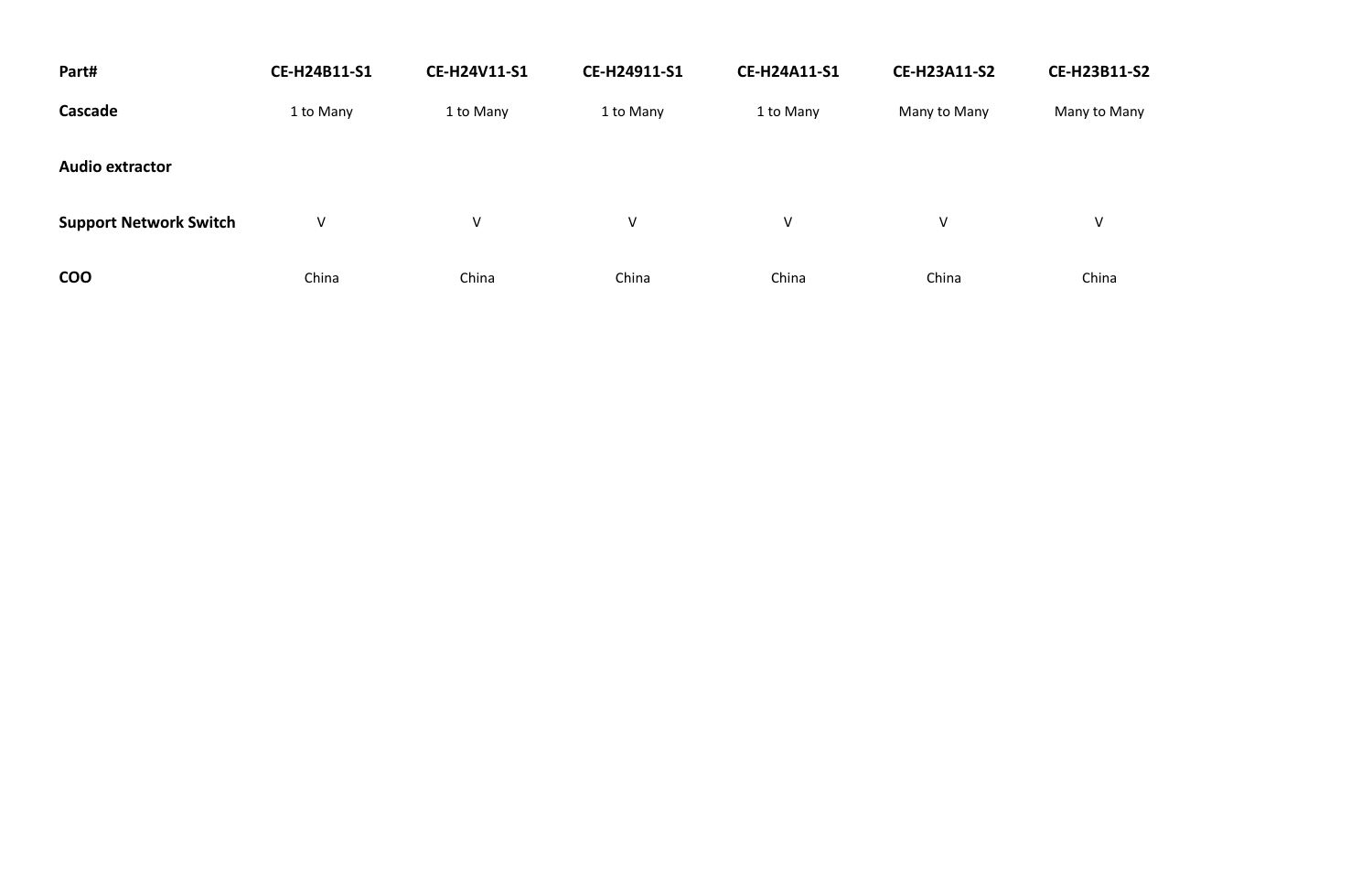# **CE-H23C11-S2 CE-H25A11-S1 CE-H25B11-S1 CE-H25C11-S1 CE-H26W11-S1 CE-H26V11-S1**



| Part#                                        | <b>CE-H23C11-S2</b>         | <b>CE-H25A11-S1</b>      | CE-H25B11-S1             | CE-H25C11-S1             | CE-H26W11-S1               | <b>CE-H26V11</b>       |
|----------------------------------------------|-----------------------------|--------------------------|--------------------------|--------------------------|----------------------------|------------------------|
| $\textbf{S}\textbf{I}\textbf{I}\textbf{G}^*$ | $\bullet$ sing              |                          | Same.                    | <b>SHIPS</b>             |                            |                        |
| <b>Input x Output</b>                        | RX                          | $1 \times 1$             | <b>TX</b>                | RX                       | $1 \times 8$               | $1 \times 4$           |
| <b>Product Protocol</b>                      | <b>HDbitT</b>               | HDbitT                   | <b>HDbitT</b>            | <b>HDbitT</b>            | <b>HDbitT</b>              | <b>HDbitT</b>          |
| <b>Transmission Range</b>                    | 120m (394ft)<br>1080p @60Hz | 100m (330ft)<br>4K @60Hz | 100m (330ft)<br>4K @60Hz | 100m (330ft)<br>4K @60Hz | 120m (394ft)<br>1080p@60Hz | 120m (394f<br>1080p@60 |
| <b>Resolution/HDR</b>                        | 1080p @60Hz                 | 4K @60Hz                 | 4K @60Hz                 | 4K @60Hz                 | 1080p @60Hz                | 1080p @60              |
| HDMI/HDCP                                    | 1.3 / 1.4                   | 2.0 / 2.2                | 2.0 / 2.2                | 2.0 / 2.2                | 1.3 / 1.2                  | 1.3 / 1.2              |
| <b>HDMI Loopout</b>                          |                             |                          |                          |                          | $\sf V$                    | ${\sf V}$              |
| <b>Power Over Cable (PoC)</b>                |                             |                          |                          |                          |                            |                        |
| <b>RS-232</b>                                | $\sf V$                     |                          |                          |                          |                            |                        |
| <b>USB</b>                                   |                             |                          |                          |                          |                            |                        |
| <b>EDID Management</b>                       |                             |                          |                          |                          |                            |                        |
| IR                                           | $\sf V$                     | $\vee$                   | $\vee$                   | $\mathsf{V}$             | $\vee$                     | $\vee$                 |

## 120m (394ft) 1080p@60Hz

1080p @60Hz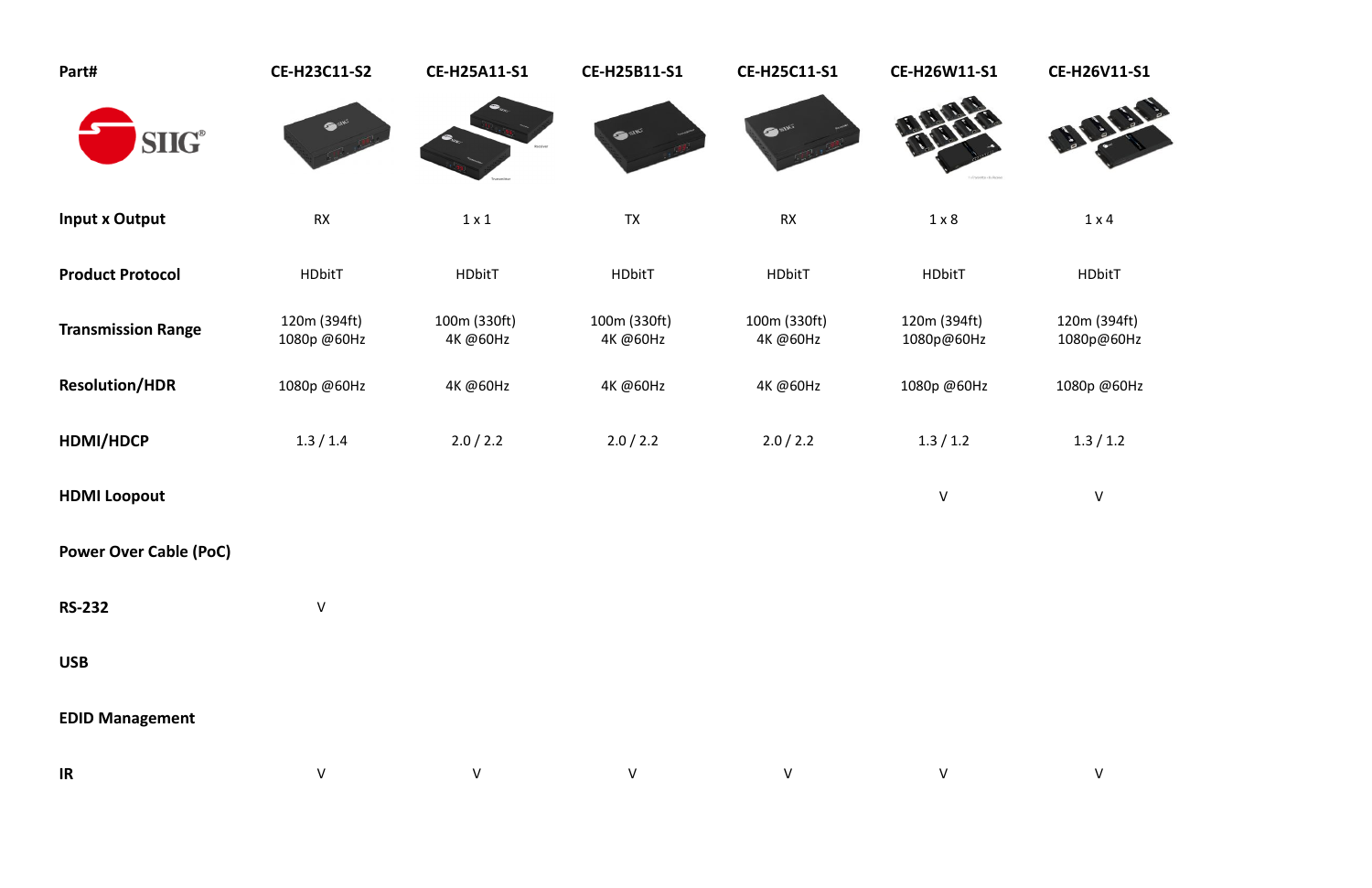| Part#                         | <b>CE-H23C11-S2</b> | <b>CE-H25A11-S1</b> | CE-H25B11-S1 | <b>CE-H25C11-S1</b> | <b>CE-H26W11-S1</b> | CE-H26V11-S1 |
|-------------------------------|---------------------|---------------------|--------------|---------------------|---------------------|--------------|
| Cascade                       | Many to Many        | Many to Many        | Many to Many | Many to Many        | 1 to Many           | 1 to Many    |
| <b>Audio extractor</b>        |                     |                     |              |                     |                     |              |
| <b>Support Network Switch</b> | $\vee$              | $\vee$              | $\mathsf{V}$ | $\vee$              | V                   | V            |
| <b>COO</b>                    | China               | China               | China        | China               | China               | China        |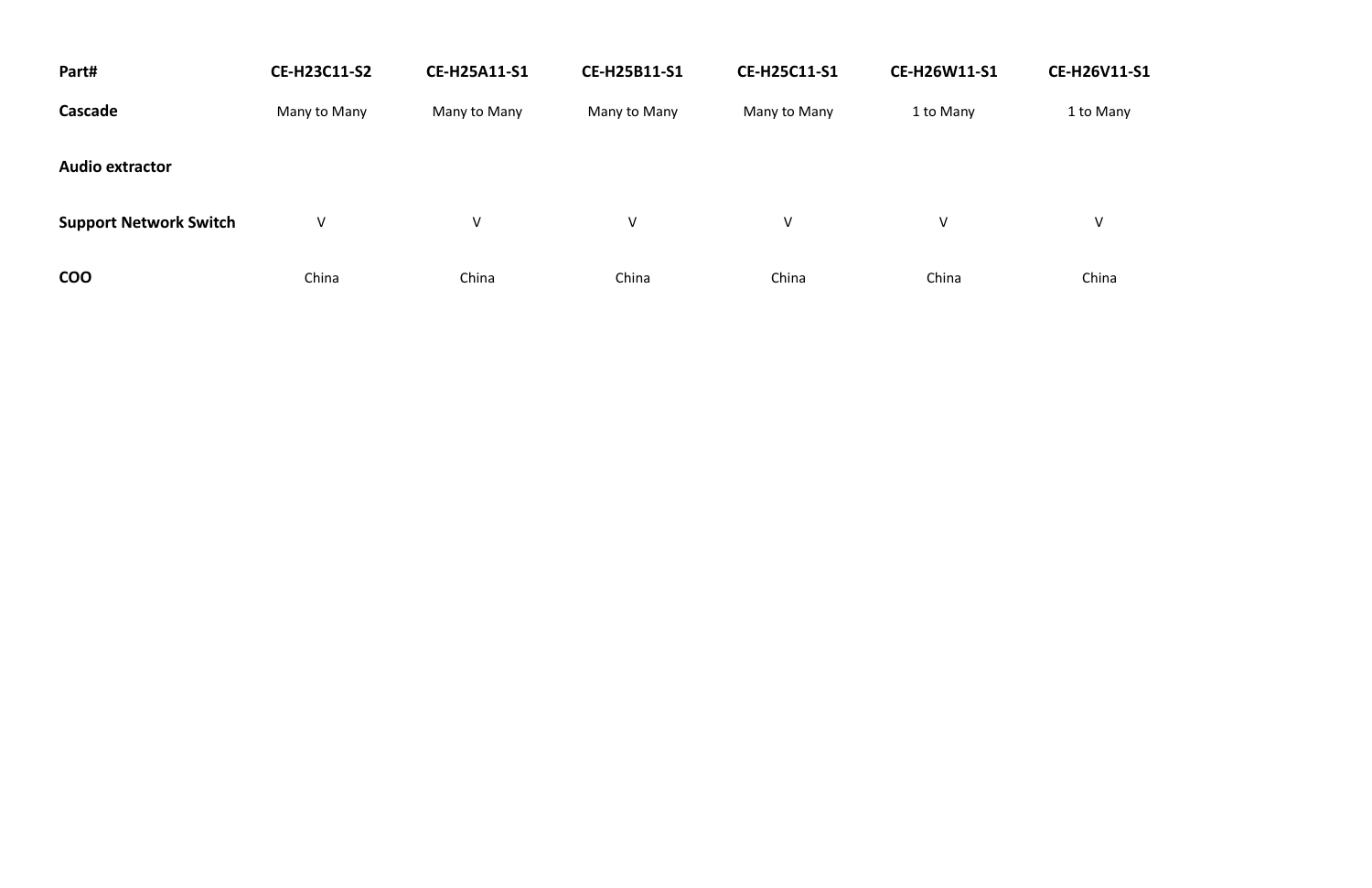| Part#                         | CE-H28A11-S1             |
|-------------------------------|--------------------------|
| SH                            |                          |
| <b>Input x Output</b>         | $1 \times 1$             |
| <b>Product Protocol</b>       | AV Over IP               |
| <b>Transmission Range</b>     | 100m (330ft)<br>4K @60Hz |
| <b>Resolution/HDR</b>         | 4K @60Hz HDR             |
| HDMI/HDCP                     | 2.0 / 2.2                |
| <b>HDMI Loopout</b>           |                          |
| <b>Power Over Cable (PoC)</b> | PoE                      |
| <b>RS-232</b>                 | V                        |
| <b>USB</b>                    | V                        |
| <b>EDID Management</b>        |                          |
| <b>IR</b>                     | $\vee$                   |